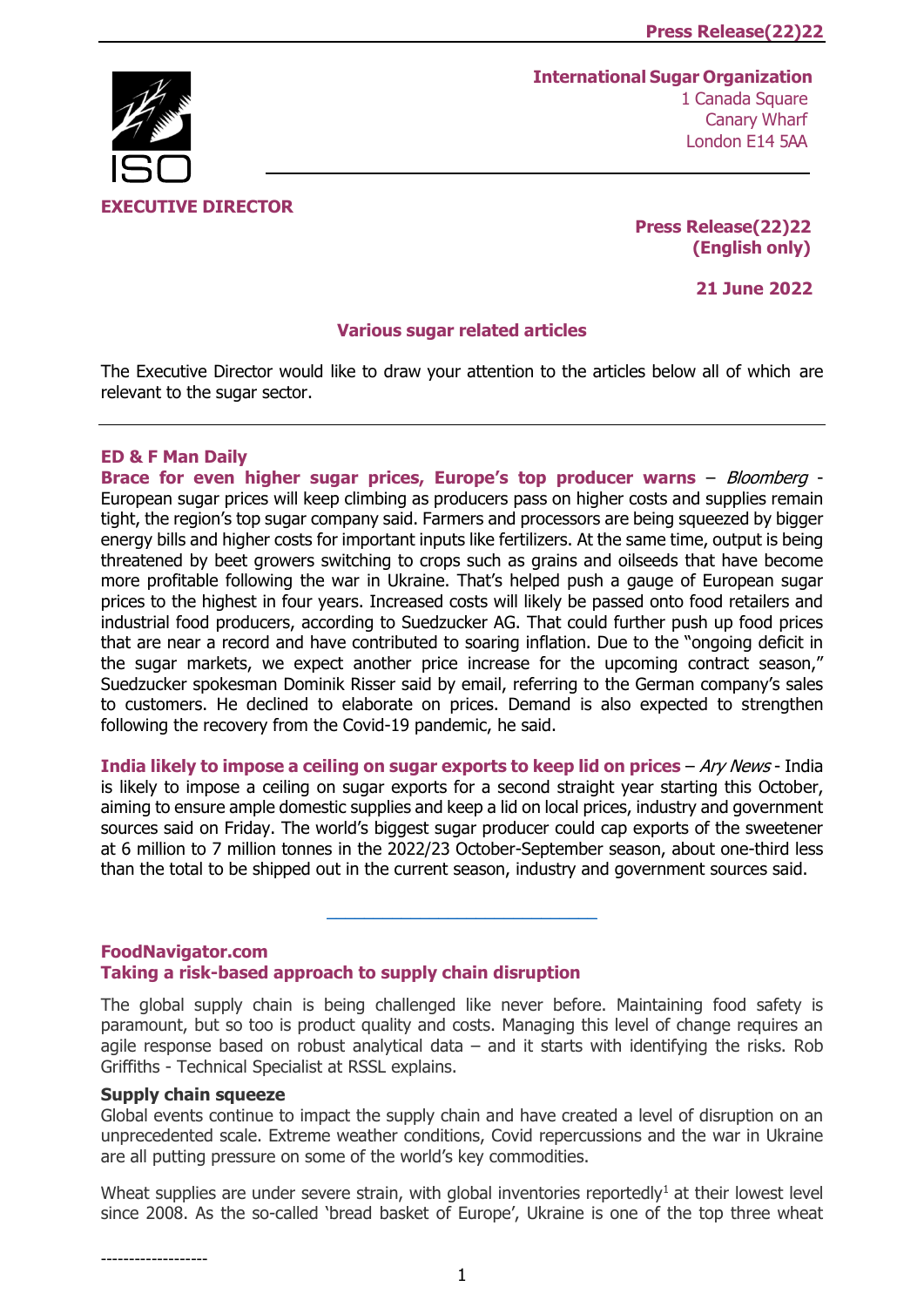exporters in the world but the ongoing conflict is stifling supply routes. At the same time, last year's poor harvest in the US and Canada, together with the current drought in France and India's heatwave-driven export ban is compounding an already difficult situation.

Equally concerning for the food industry is the shortage of sunflower oil. Largely caused by the Ukraine crisis – the country accounts for  $47\%^2$  of the world's supply – its knock-on effect to the wider oils and fats market is adding to the problem. Not only are prices soaring, greater demand for alternative oils has seen some regions ban exports in a bid to protect their domestic markets. Indonesia<sup>3</sup>, for example, banned palm oil exports earlier this year. As the world's largest producer, the move sparked global concern, protests from local farmers and was ultimately lifted three weeks later.

For producers, these and other recent developments have brought into sharp focus our reliance on certain geographic regions. It has also created an urgent need to have systems in place to either find new suppliers or reformulate products with alternative ingredients and/or raw materials. In both cases, understanding and evaluating potential safety risks, as well as the impact on product quality is vital.

So what does this look like in practice?



#### **Testing times**

Working with new suppliers is almost inevitable in the current climate, but a lack of history means that carrying out thorough checks on newly sourced materials is more important than ever.

Robust analytical tests to ensure the ingredient or raw material is genuine and has not been adulterated is an essential first step. As is ruling out any form of contamination – particularly when it comes to regulated allergens. The recent RASFF alert<sup>4</sup> regarding the presence of peanut protein in soy lecithin from India shows just how rapidly this kind of issue can escalate and impact the global supply chain. In this case, RSSL's specialist allergen team was closely involved with providing urgent analytical support and food safety risk assessments to concerned companies around the world.

Verifying the quality of a supplier's ingredient is equally important. Any change can affect the final product in a number of different ways, so comparing how the newly sourced material behaves against key performance parameters is key.

A substandard oil, for example, may not have the same stability in terms of oxidation and development of rancidity so is unlikely to achieve the required shelf life. Whereas variation in a fats solid fat content could impact product structure, mouthfeel and texture, or even cause issues during processing or in the manufacturing line which would be costly and time consuming to rectify.

That's not to say that some of these issues can't be addressed through reformulation. Using an antioxidant with a less stable oil, for example, can help to bolster poor stability. But only by analysing key functional properties and identifying potential problems in advance, can producers take effective mitigating measures.

It's also important to note that speed is often of the essence in these situations. Faced with current shortages, manufacturers may have no choice but to switch ingredients and need to assess the shelf- life and stability of potential alternatives as quickly as possible. This is when our accelerated testing techniques come into their own; by screening a number of formulations faster

-------------------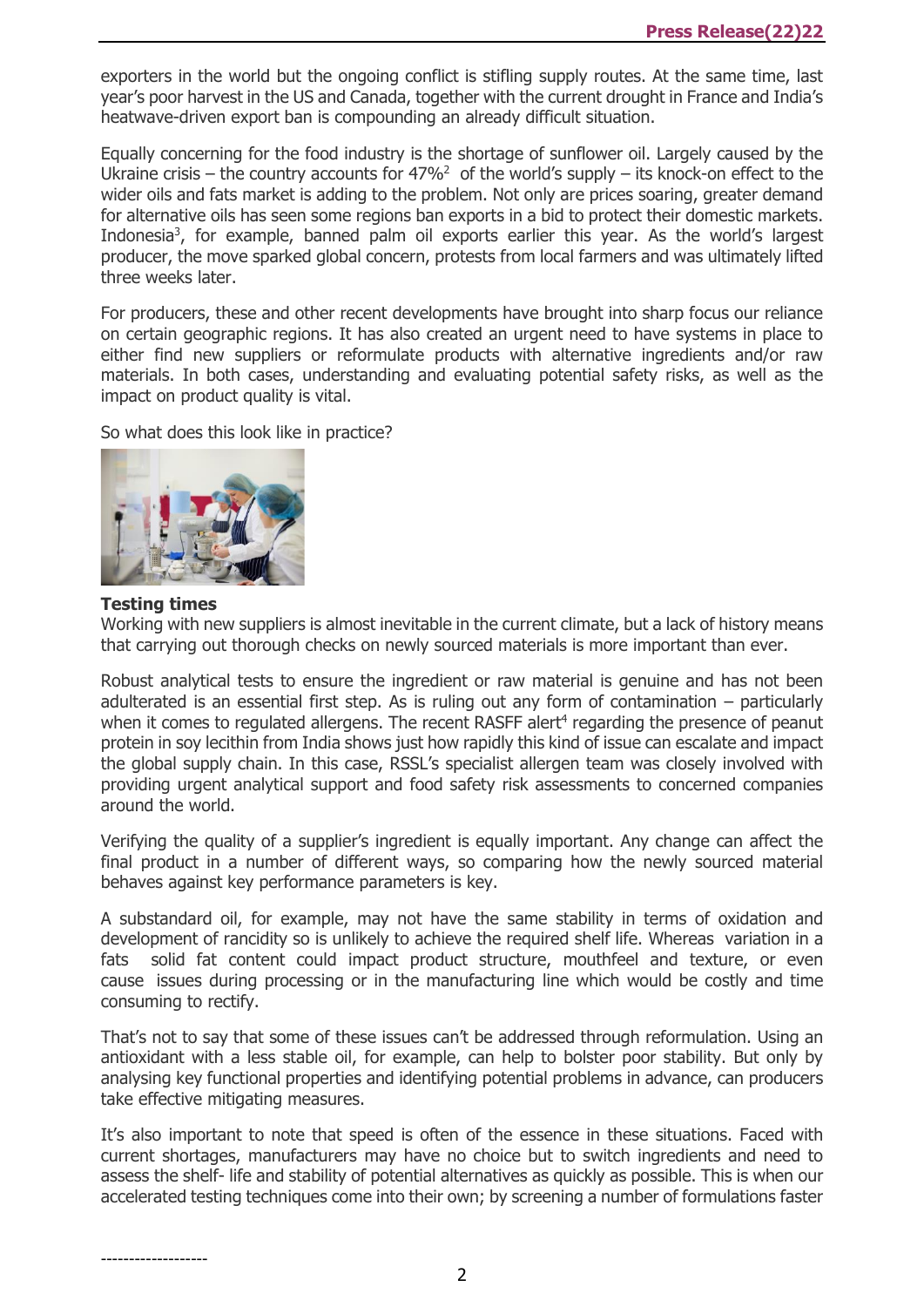than the standard approach, we are able to progress optimised formulations to full shelf-life testing within a much shorter timeframe.

Ultimately, targeted analytical testing provides a comprehensive understanding of an ingredient's functionality and answers fundamental questions such as: Is it safe? Does it affect product quality? Will consumers notice? Do we need to make changes to the formulation or process to compensate? Can we keep within an acceptable price bracket?



**Representative sampling**

One issue that is often overlooked  $-$  and arguably undervalued  $-$  is the sampling process itself. Getting a representative sample for analytical testing is important for accurate and reliable results. Knowing how many samples to take, where from and how to make sure they are right for the relevant type of analysis are all key issues. But navigating the various complexities is not easy.

For example, there are ISO standards in place for large bulk containers. Certain industries, such as cereals and dairy have their own guidelines, but the rules vary from country to country.

We believe that a risk-based approach to sampling is the most effective. This should never be a random process, but carefully thought through, which is why our advice is given on a case-bycase basis. In the case of contamination, for example, the aim is to design a sampling plan that maximises the chances of detecting the contaminant if it is present. This risk-based approach will balance the number of samples versus the cost of the testing.

### **Supplier verification**

Changing suppliers under pressure also demands careful management. Whereas sourcing a new ingredient from an existing supplier might only require minimal testing to ensure specification is met, this would not be sufficient for a completely new partnership. The new supplier may have a completely different risk profile, so a full suite of safety and quality testing is likely to be needed – but adds considerable complexity, time and cost to the process. None of which is welcome when the need is urgent.

Again, this is when businesses benefit from our expert approach to the supplier approval process – both in terms of the operation and the ingredient or material in question. By identifying and understanding the risks, measures can then be put in place to mitigate them as far as possible, in the short and longer term.

#### **New normal**

-------------------

In many ways, the pandemic followed by the war in Ukraine appears to have created the perfect storm to disrupt the supply chain. The immediate outlook remains relatively grim, with experts forecasting things won't improve for some time. It also raises the worrying question of whether this level of disruption will become a more regular occurrence.

But there are positive signs. In the early days of Covid, the food industry showed itself to be responsive and agile. Businesses pivoted to survive. Systems, processes, product development and mindsets all adapted to highly unusual circumstances. So, there's no reason to believe that this creative thinking won't continue.

Most importantly, we're seeing businesses look at supply chains and distribution channels in a new light. Part of this focus is establishing links with trusted partners – such as RSSL's analytical